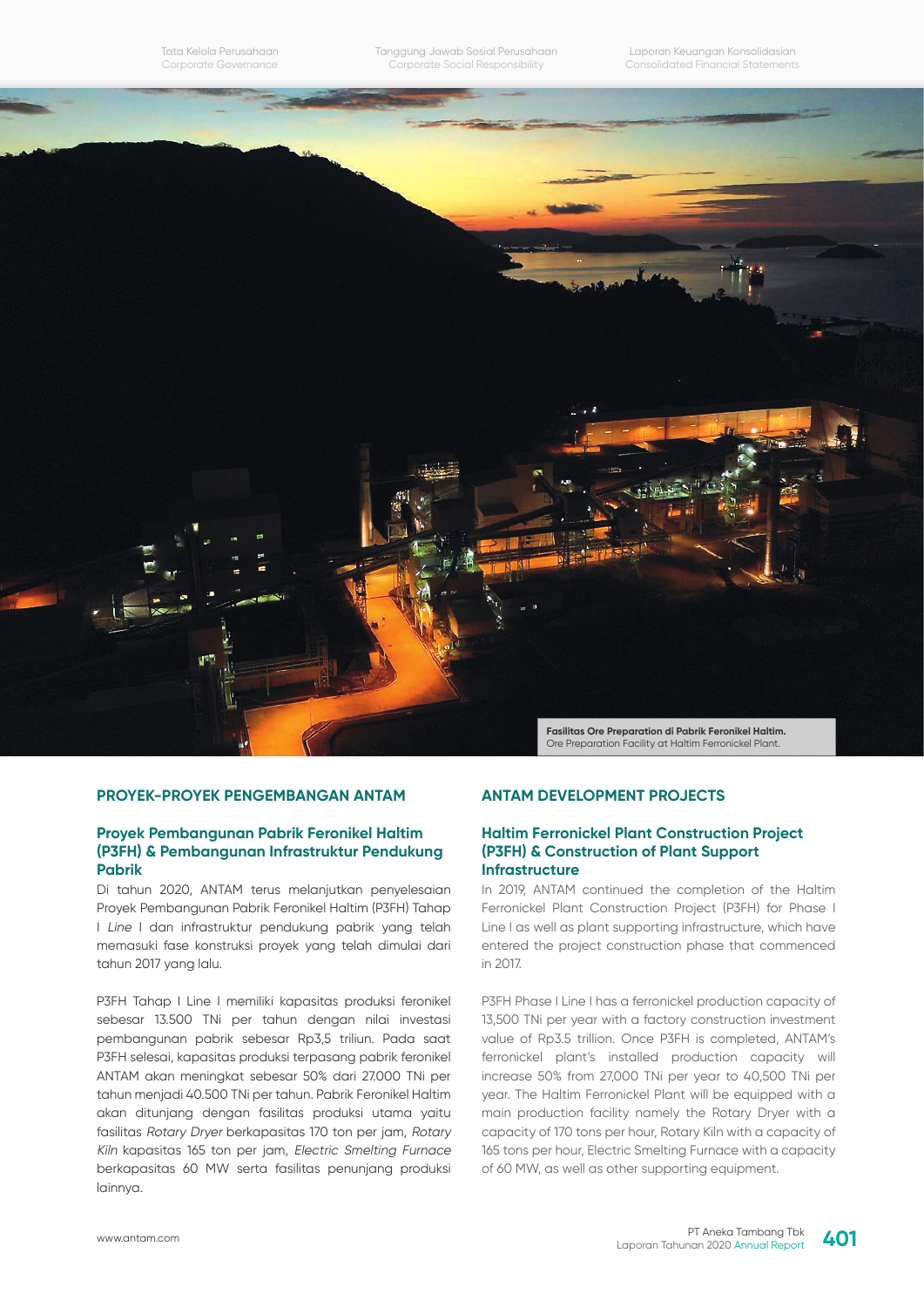Pada tahun 2020, ANTAM melanjutkan penyelesaian aktivitas konstruksi P3FH. Hingga periode Desember 2020, kemajuan konstruksi fisik pembangunan pabrik telah mencapai 98,12% penyelesaian. Selain pembangunan pabrik pengolahan feronikel, pada tahun 2020 Perusahaan melanjutkan aktivitas pembangunan infrastruktur pendukung pabrik yang mencakup pengembangan area town site dan infrastruktur pendukung lainnya sesuai dengan target dan rencana yang telah ditetapkan.

# **Proyek Smelter Grade Alumina Refinery (SGAR) Mempawah**

Pembangunan pabrik SGAR merupakan salah satu proyek sinergi di dalam lingkup Holding Industri Pertambangan. Proyek ini dilakukan secara bertahap dengan kapasitas pabrik tahap pertama sebesar 1 juta ton SGA per tahun. Pengembangan Proyek SGAR Mempawah dilakukan melalui kerja sama ANTAM dengan PT Indonesia Asahan Aluminium (Persero) (Inalum) melalui entitas asosiasi, PT Borneo Alumina Indonesia (PT BAI).

Proyek strategis ini akan menjadi bagian dari kegiatan hilirisasi ANTAM guna mengolah sumber daya dan cadangan mineral bauksit yang dimiliki oleh Perusahaan. Melalui proyek SGAR ini, Inalum akan memperoleh pasokan bahan baku untuk pabrik peleburan aluminium dari sumber dalam negeri sehingga dapat mengurangi proporsi material bahan baku impor alumina serta menghemat devisa. Selain itu pelaksanaan Proyek SGAR merupakan bagian dari upaya melaksanakan salah satu mandat Holding Industri Pertambangan, yakni mendorong hilirisasi produk tambang.

Pada tahun 2019, telah dilaksanakan pencanangan Pembangunan Pabrik (SGAR) di Desa Bukit Batu, Kabupaten Mempawah, Kalimantan Barat. Selain itu pada tahun 2019, Bankable Feasibility Study (BFS) terkait pengembangan tambang (Mining infrastructure) telah selesai dikerjakan serta beberapa aktivitas persiapan proyek terus dilanjutkan antara lain proses persiapan lahan, skema persiapan pendanaan serta proses terkait dengan persiapan aspek EPC (Engineering, Procurement & Construction) proyek.

Pada tahun 2020, Proyek SGAR Mempawah telah memasuki fase konstruksi proyek. Beberapa aktivitas persiapan fisik pembangunan pabrik intensif dilakukan diantaranya kegiatan soil investigation, topography, land clearing, land levelling, pembukaan akses jalan dari pabrik ke pelabuhan dan pembangunan fasilitas kantor proyek serta pilot test coal gasification plant. Di samping pekerjaan fisik tersebut, juga dilakukan pembuatan Basic Engineering Design pabrik

In 2020, ANTAM continued the completion of the P3FH construction activities. As of December 2020, the physical construction's progress has reached 98.12% completion. In addition to the construction of the ferronickel processing plant, in 2020 the Company continued the construction activities of the plant supporting infrastructure, which includes the development of the town site area and other supporting infrastructure in accordance with the set targets and plans.

## **Mempawah Smelter Grade Alumina Refinery (SGAR) Project**

The SGAR plant development is one of the synergy projects within the Mining Industry Holding. This project is carried out in stages with the first-stage capacity of 1 million tons of SGA per year. The development of the Mempawah SGAR Project was carried out in collaboration with PT Indonesia Asahan Aluminium (Persero) (Inalum) through an associated entity, PT Borneo Alumina Indonesia (PT BAI).

This strategic project will be part of ANTAM's downstream activities to process bauxite mineral resources and reserves owned by the Company. Through the SGAR project, Inalum will obtain a supply of raw materials for aluminum smelting plants from domestic sources in order to reduce the material supply of imported raw alumina materials and save foreign exchange. In addition, the implementation of the SGAR Project is part of an effort to carry out one of the mandates of the Mining Industry Holding, which is to encourage the downstreaming of mining products.

In 2019, the SGAR Plant Construction was declared in Bukit Batu Village, Mempawah Regency, West Kalimantan. In addition, in 2019, the Bankable Feasibility Study (BFS) related to mining infrastructure development has been completed, as well as several project preparation activities continue to include land preparation processes, funding preparation schemes, and processes related to the preparation of aspects of project EPC (Engineering, Procurement & Construction).

In 2020, the Mempawah SGAR Project has entered the project construction phase. A number of intensive physical preparation activities for the construction of the plant were carried out, including soil investigation, topography, land clearing, land levelling, opening of road access from the plant to the port and construction of the project's office facilities, as well as the coal gasification plant pilot test. In addition to the physical work, the plant's Basic Engineering